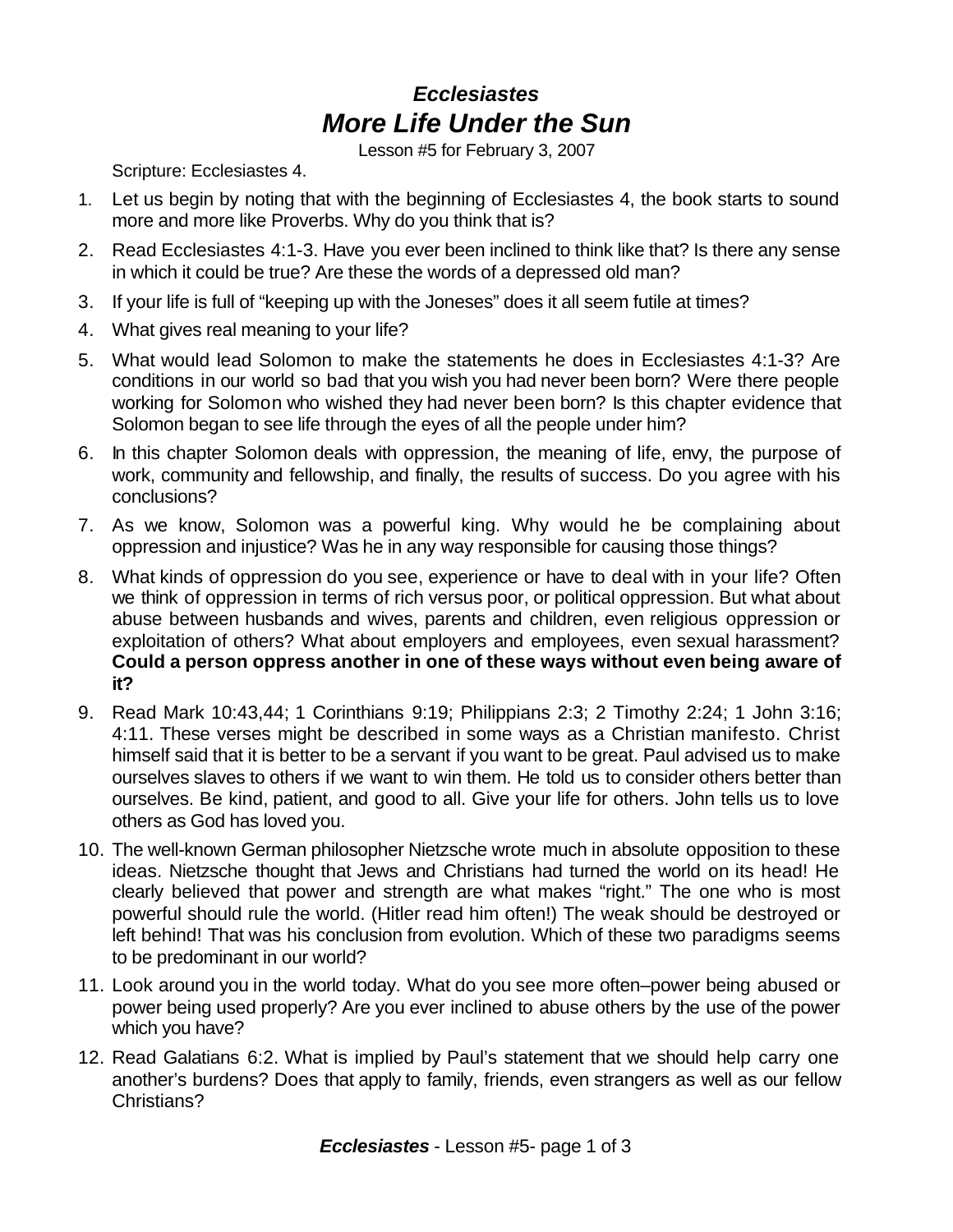- 13. Even today there are places in the world where young children are forced to work long hours. Usually they get paid almost nothing. They miss an education and their lives often end very early. If you were to ask one of those children if he/she would have been better off if he/she had not been born, what do you think he/she would say?
- 14. In our world we see some incredible inequities. The rich and the powerful, sports figures, managers, and especially CEOs often are rewarded with millions of dollars for a relatively small amount of effort. Others work long hours at minimum wage. Is that fair? A recent report suggested that the employees of a certain investment firm were receiving an average of more than \$600,000 bonus each at the end of the year! Did they really earn that money?
- 15. Review in your mind the life of Mahatma Gandhi. Now read Ecclesiastes 4:6. Do you think Gandhi, a Hindu, will be in heaven? Did he capture in his own life the essential points in our lesson for this week? Why do you think the most powerful man in all of India spent time weaving cloth and raising his own garden?
- 16. Read again Ecclesiastes 4:2,3. Is Solomon suggesting suicide? "There is but one truly serious philosophical problem, and that is suicide. Judging whether life is or is not worth living amounts to answering the fundamental question of philosophy." -- Albert Camas, *The Myth of Sisyphus and Other Essays* (New York: Vintage Books, 1955), p.3. Did he get this from Shakespeare's *Hamlet*?
- 17. How would you answer the fundamental question: Is life worth it? Would your answer be different if you knew there was nothing beyond this life? Are you able to survive the vicissitudes of this life because of "pie in the sky, by and by"? Is human death the end or only the end of the beginning?
- 18. What things in your paradigm make life worth living?
- 19. Paul and others have used the illustration of a body with different parts as an illustration of the necessity of community and fellowship. It should be obvious to anyone who looks carefully at the church, or even a small portion of the church, that people have different talents. While it is true that the body can survive without some parts, it is still much better with all parts present. The body works best when each organ or each part works for the general good of all. Isn't this true also of the church?
- 20. What keeps us from living truly unselfish lives?
- 21. Read Ecclesiastes 4:4-6. Being very honest with yourself, how much of your life's time and effort are motivated by envy? How large a factor is "keeping up with the Joneses" in your life?
- 22. Was envy the original sin in heaven?

Satan was envious and jealous of Jesus Christ. Yet when all the angels bowed to Jesus to acknowledge His supremacy and high authority and rightful rule, Satan bowed with them; but his heart was filled with envy and hatred. -- Ellen G. White, *The Spirit of Prophecy*, vol. 1, p. 18.

- 23. Review briefly the stories of the Old Testament. How many stories can you think of that were affected by envy? Cain versus Abel. Jacob versus Esau. The sons of Jacob versus Joseph. Korah, Dathan and Abiram. What do we learn about envy from these stories?
- 24. What is it in someone's life that causes him/her to be an abuser of power? What is it that allows someone to be abused? Why do some people tolerate abuse? What types of abuse